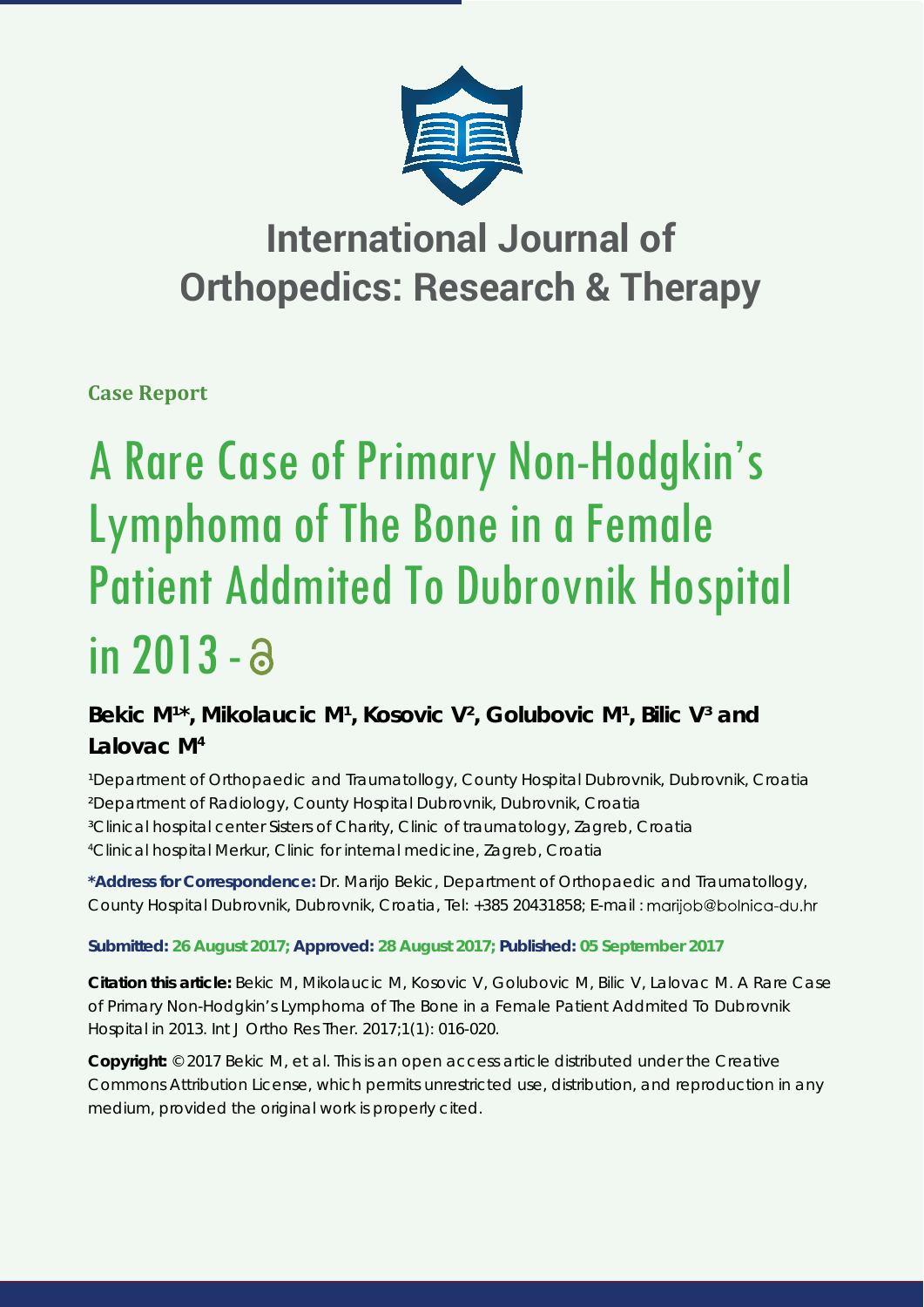#### **ABSTRACT**

Primary Non-Hodgkin's Lymphoma of The Bone (PLB) is rare entity [1,2,3]. Patients generaly present with localised bone pain, soft-tissue swelling or palpable mass. Pathological fracture of the proximal femur and humerus secondary to soft-tissue tumors is well documented in the literature. Lymphomas presenting primarly at these sites with pathological fracture is unusual. A review of the world literature shows that the incidence of the skeletal manifestations from NHL is less than 5%, and in all these cases, bony involvement was reported many years after presentation of the primary cancer. Histopathologically, PLB usually represents diffuse large B-cell lymphoma. We report 56-year-old female patient case report of Primary non-Hodgkin's limphoma of proximal femur and proximal femur with pathological fracture and management. In january 2014. A 56-year-old woman was diagnosed with stage IV B primatry large-cell diffuse primary non-Hodgik's lymphoma. After one year of initial diagnostic procedures and chemotherapy with rituximab together with cyclophosphamide, vincristine, procarbazine, and prednisolone she achieved a total response.

**Keywords:** Primary Non-Hodgkin's Lymphoma of Bone; Pathological Fracture; Chemotherapy

#### **INTRODUCTION**

Primary Lymphoma of The Bone (PLB) is a rare extranodal presentation of Non-Hodgkin's Lymphoma (NHL) Jacobs Kurosawa. It was first described by Oberling in 1928 [4,5]. It accounts for approximattely 3% of the malignant bone neoplasms and is comprised of less than 5% of of all extranodal non-Hodgkin's lymphomas. An osseous involvement of a lymphoma is generally seen as a part of a multi-system disemination. Primary lymphoma of the bone can be defined as a lymphoma which occurs in the bone without any evidence of a distal nodal or an extra-nodal tissue involvement [5,6]. PBL can involve any part of the sceleton, but a trend exists in favour of the bones with persistent bone marrow. The femur is the most common site and it is affected in 29% of the cases. The other sites inculde the pelvis, humerus, head and neck, and the tibia [4- 7]. The clinicall presentation depends upon the rate of the tumor cell proliferation and the initial localisation. The patients generally present with localized bone pain, and less frequently, with a soft -tissue swelling or a palpable mass. On conventional radiology, PLB has a widely variable imaging manifestations which consists of either "lytic destructive pattern<sup>"</sup> or a "blastic sclerotic pattern<sup>"</sup> [8]. Pathological fractures may be present in approximately one quarter of the cases, as were seen in our patients.

Diagnostic testing typically include: Complete Blood Cell Count (CBC); peripheral blood smear; routine serum chemistries; serum Lactate Dehydrogenase (LDH) level; bone marrow aspirate and biopsy; bone biopsy; chest radiography; plain films; bone scan; Computed Tomography (CT) scanning; Magnetic Resonance Imaging (MRI). When detectable, primary NHL of bone can have a heterogeneous appearance with lytic, blastic, and mixed lesions reported [6,9,10]. Additional imaging features include periosteal reaction, soft-tissue extension,, pathologic fracture, and cord compression [6]. The radiologic differential diagnosis includes benign (reactive conditions, osteomyelitis)and malignant entities (Hodgkin lymphoma, sarcoma, neuroblastoma, metastatic disease).

#### **MATERIALS AND METHODS**

A 56-year old female patinet presented in December 2013. with pain in the chest, thoracal spine, epigastric and right scapular region for one month duration. Clinically, the patient had history of 3 kg weight loss and fatigue. On examination, she was found to be hypertensive (160/90 mmHg) and had no palpable hepatosplenomegaly or lymphadenopathy. In past the patient had arterial hipertension, she takes no therapy. In 2009. The patient underwent gastoenterollogyst examination : Ezophagogastroscopy showed an moderate gastroesophageal reflux into the distal oesophageos, with hiperemic, vulnerable mucose. Diagnosis: Sy Gerd gr 2. EKG : QS in V1-V3.

Antihipertensive and analgetic therapy was oredered and the difficulties have been reducted. After twenty days the patient was examined by Neurologyst because of the sudden pain in the thoracal spine which spreaded into the sternal region and in the right leg as well. She uses anti-pain drugs, but with no improwement. Neurologicaly, there were signs of hipoaesthaesia in the L4, L5 dermatoma on the right. Lasegue test terminally positive [Figure 1].

The MR of the thoracal and LS spine was recomended.

Leukocites: 4,80. (Ref. 3,40-9,70); Haemoglobine (g/L): 135, (Ref. 119-157), Trombocites(10e9/L): 227 (Ref. 6,80-10,40): CRP (mg/L) 14,48 (0,00-5,00), Alcal-phosphathase (U/L) 124 (64-153): Troponine (ng/ml) > 0,01 (Ref. 0,000-0,100): Amilase (U/L) 345 (Ref. <400).

X Ray of the thoracal spine : less calcifisated body and archs of thoracal spine, with subchondral osteosclerosis surface plate with signs of partial degenerative spondilosis. The height of the thoracal spine corps was normal. Intervertebral space between TH 7 – 8 was slightly reduced.

The chest radiograph and the ultrasound of the abdomen were normal as was her full blood count and biochemical prophiles.

Ginaecological exmination , esophagogastroendoscopy and colonoscopy, MMg, oftalmological, dermatological examination were negative.

The patient was immobilisaed with Jewett orthosis.



**Figure 1:** Coronal T1-weighted image reveals few low signal lesions in the marrow of the mid and distal right femoral shaft which contrasts with areas of high signal intensity of normal marrow fat.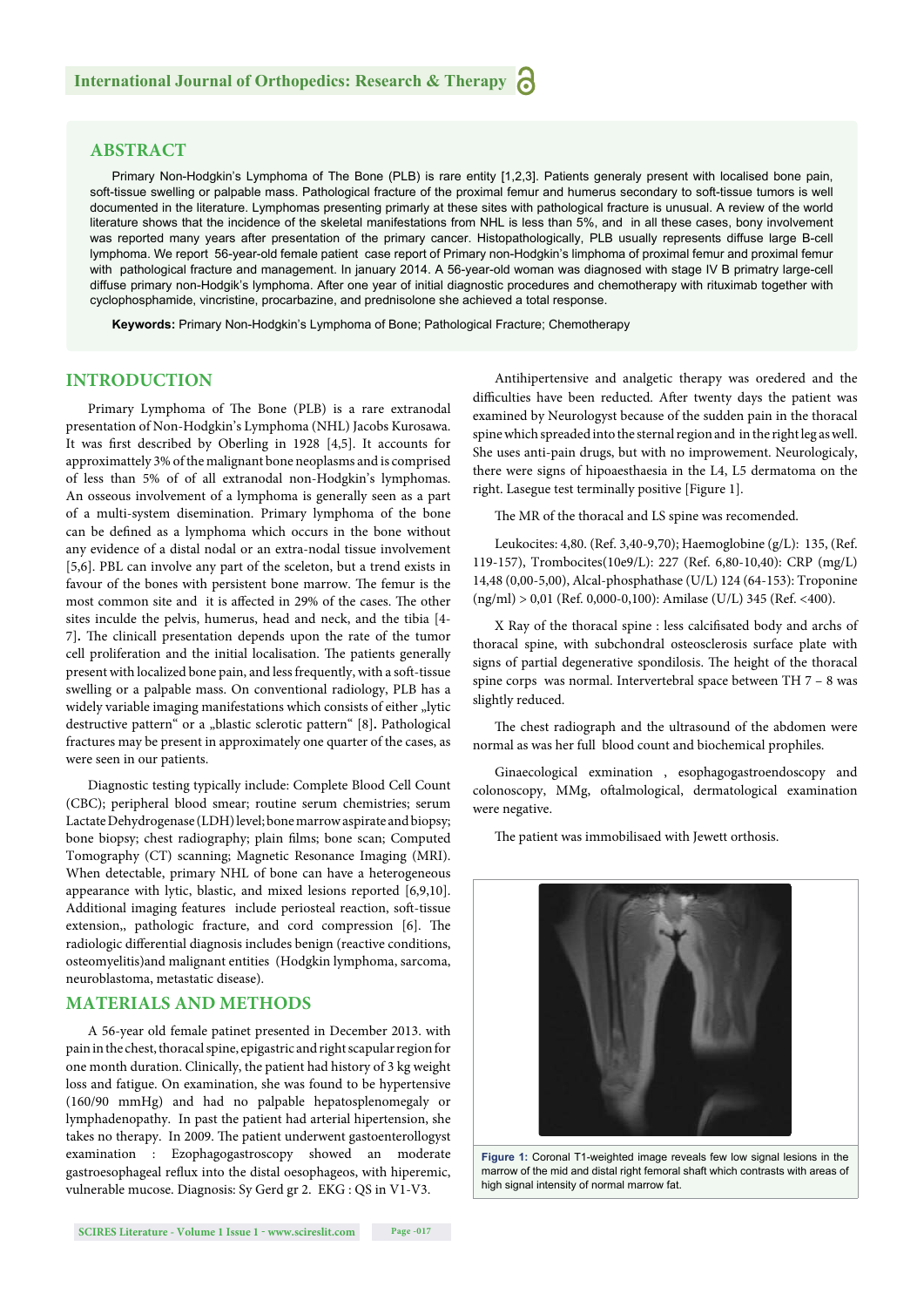#### **International Journal of Orthopedics: Research & Therapy**

One month after the initial examination by Internal medicine specialist and two months of the duration of pain, the patient was reported to our Orthopedic and traumatology department with a pathological fracture of the TH 5 and L 2 spine corps, proved with MRI diagnostics.

Ca (mmol/L) 2,39, Ca-dU (mmol/L) 6,1.

Computorised tomography (CT) scan of the right femur showed small lytic destructions of bone corticalis 10 cm of lenght in the mid-shaft of the right femur. There were no signs of bone compacta destruction or bone expansion. Pathologic supstrate which infiltrated medularry narow was also presented. Acording the radiomorphologicall characteristics, diferential diagnosticly the femoral lesion points on low-grade chondrosarcoma.

MRI findings revealed a large expandible lytic infiltrative lesion of the medullary canale with very discrete diffuse bone compacta destruction at the level of the mid and distal shaft of the right femur, for 16 cm of craniocaudale diamater was recorded. There was absence of bone corticalis lytic lesion. There were no pathologicall findings of extraosseal soft tissue or periosteal reaction. Radiomorphologicall caracteristic were suggestive of metastasis or an osteogenic tumor.

The first biopsy of the veretbral body showed no signs of tumor tissue. The new intramedular biopsy of the right femur was performed after seven days: the seven samples were positive on vimentine and LCA, negative on pancreatokeratine, S-100 and CD 3. Histologicaly examination showed diffuse large B-cell NHL (high gradus).

The biopsy report was suggestive of a lymphoproliferative disorder which involved the bone.

The tissue was sent for a histopathological examination. The final pathological diagnosis was a primary lymphoma-NHL, diffuse large B-cell type (non-GC subtipe) of the shaft of the femur.

Imunohystochemically the cells were positive for CD20+, BCL6+, BCL2+,CD10 focal+(less than 30% cells), MUM1+, CD5-, CD3-, EBV-LMP1-. Clinical stady IV E [Figure 2].

patient recived chemotherapy which consisted cyclophosphamide, adriamycin, vincristine, and prednisone (CHOP).

Total body scintigraphy was performed with 99m-Tc MBq 740. After 12 months of the diagnosis, there has been no relapse either clinically or radiologically.

Two month after the initial examination, the patient suffered pain in the right femur. She denides pain at the spine. She was verticalised with Jewett orthosis and walker. The primary tumor site was not founded.

A three months after the final diagnosis, the treatment with chemothery is performed: 4+4 cyclus.

She achieved a partial response with rituximab together with cyclophosphamide, vincristine, procarbazine and prednisolone.

Three years after the first symptoms and initial examination the patient still suffered cervical and lumbal spine pain with rare cases of vertigo. She used cervical collar, Jewett orthosis and analgetics.

PET-CT didnt recognised any signs of malignant disease or metabolic activity. The conclusion: the remission of disease has been achieved [Figure 3].

#### **DISCUSSION**

Most cases of primary lymphomas of the bone are the NHL type and the Diffuse Large B-Cell Lymphoma (DLBCL) subtype. Primary NHL of the bone (primary bone lymphoma) is a rare condition, accounting for less than 1-2 % of adult NHL, and less than 7-10 % primary bone tumors  $[1,2]$ . The majority of the cases are limited disease by the Ann-Arbour staging system and occurs in adults of age 45-50 and it shows a male preponderance with a male to female ratio of 3:2**.** [4, 8-13]**.**

Primary Lymphoma Of Bone (PLB) accounts for 3% to 7% of primary neoplasms of bone and must be distinguished from more common bone tumors in the pediatric population such as osteosarcoma, Ewing sarcoma, and other small round blue cell tumors. In this study, pathology databases from 4 institutions were queried for PLB in individuals 1 to 21 years old [14].

The femur (29%) is the most common site, followed by the pelvis (19%), humerus (13%), skull (11%) and the tibia (10%) [15].

Some series have found that the long bones and the flat bones are equally affected [12].

The clinical presentation includes local pain, swelling and a pathological fracture. The diagnosis is established by biopsy. CT scan of the abdomen and the chest to assess the lymph node involvement and serum LDH estimation are done as a a part of the stagging procedure. [16]**.**



**Figure 2:** Sagittal T1 –weighted image reveals few low signal lesions in the marrow of the mid and distal femoral shaft without extraosseal soft tissue mass or periostal reaction.



**Figure 3:** Axial T1-weighted image shows low signal intensity lesion intramedullary in the right femoral shaft. The lesion is confined within the marrow of the affected side.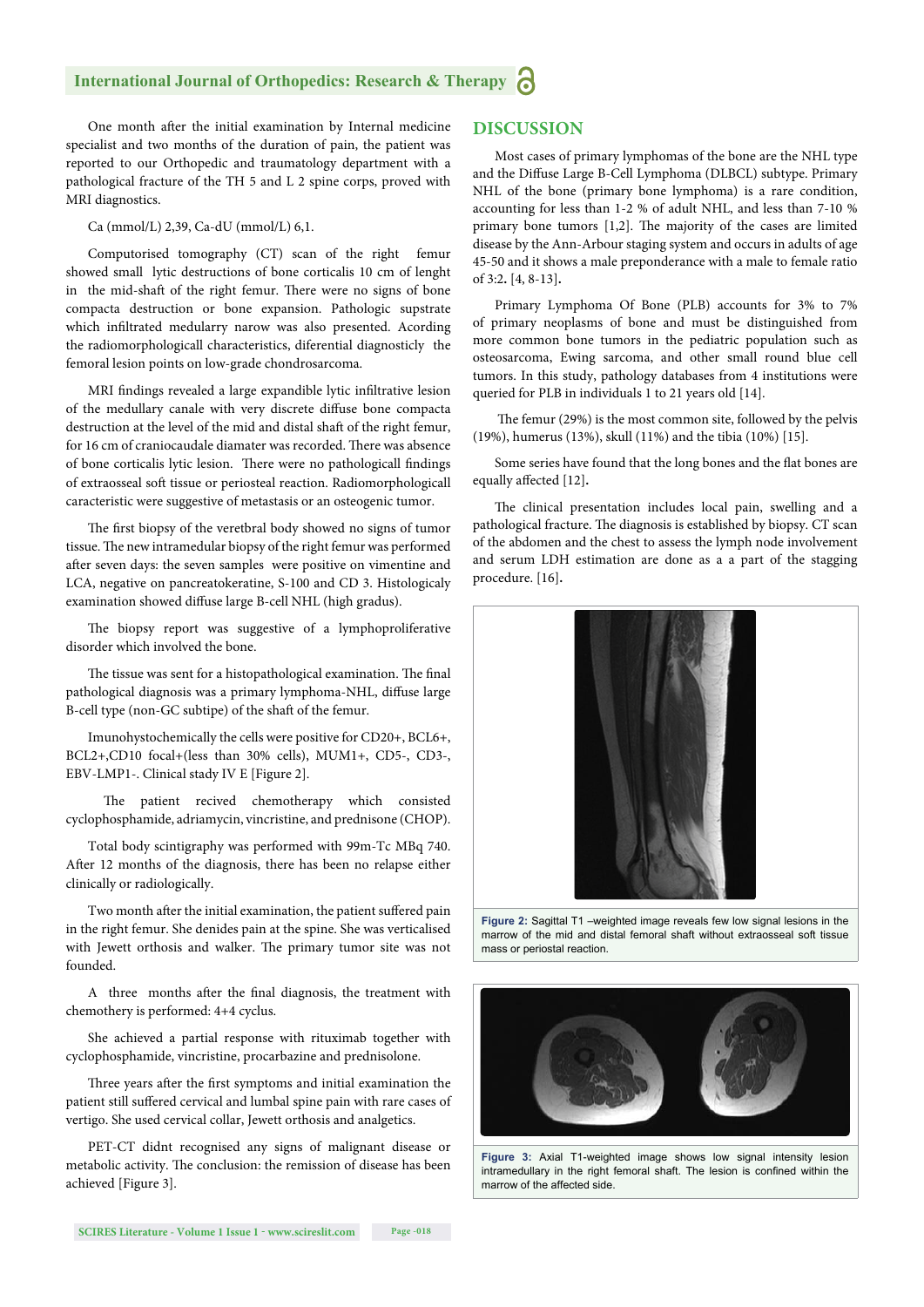#### **International Journal of Orthopedics: Research & Therapy**

The most common pathology subtype is diffuse large B-cell lymphoma [12,16].

A pathological fracture of the long bones, which are secondary to the soft -tissue tumors had been well documented in the literature: lymphomas which present primarily at these sites with pathological fractures are unusual.

The most common pattern "the lytic destructive pattern" presented as permeative, moth-eaten or focal lyses with well-defined margins is reported in 70% of the cases [8] [Figure 4].

Pathological fracture in bone lymphoma is uncommon. In a large series of 131 patients with primary bone lymphoma over 22 year period, one third had lymphoma involvement of the long bones with pathological fracture occuring in nine patients [12]**.**  In contrast, in a retrospective analysis of 36 patients with primary  $(n=17)$  and secondary  $(n=19)$  bone lymphoma surgically treated at an orthopaedic center over a 15-year period, pathological fracture of the proximal femur of humerus was observed in three patients only [5]**.**  Our patient illustrated pathological fracture secondary to lymphoma involvement of the femor, which is uncomon even in patients with lymphoma involvement of the long bones.

In a study of sixteen patients with primary NHL in the vertebrae of the spine, who were treated between 1994 and 2006 (10) 5 of them had radicular pain. Our patient had also radicular pain, but no motor signs of neurological dephicite[18] [Figure 5 a,b].

The overall 5-year survival rate is 49.6%, with a 10-year survival rate of 30.2%. Median overall survival is 4.9 years (95% CI: 3.9, 6.1). In multivariable analysis, age *(p<0.0001)*, marital status *(p=0.006)*, and appendicular vs. axial tumor location *(p=0.004)* is found to be independent predictors of survival [19].

Anaemia, elevated lactate dehydrogenase (LDH), Alcaline Phosphatase (ALP), Erythrocyte Sedimentation Rates (ESRs), platelet counts, and calcium levels have been reported with primary non-Hodgkin lymphoma of bone [6,11].

Our patients has no elevated laboratory tests values [Figure 6].

The treatmant for primary NHL of bone includes chemotherapy, the optimal sequence of treatmanet is CHOP-R 8Cyclophosphamide, doxorubicin, vincristine, prednisolone, rifuximab) regimen [4,11- 13,17]. As necessary, stabilisation of a pathologic fracture will occur before the initiation of other therapies [6,12].

The patient recived chemotherapy which consisted cyclophosphamide, adriamycin, vincristine, and prednisone (CHOP). After 12 months of the diagnosis, there has been no relapse either clinically or radiologically [Figure 7]. Here presented case agreed with



**Figure 4:** Axial T1-weighted image reveals some focal low intensity signals in distal femoral part in the affected side.



**Figure 5a,b:** Sagittal T2 FS (a) and coronal T2 FS (b) images show high signal intensity of the lesions in central and distal part of the femur and linear abnormalities within the cortical bone in the mid part of the femoral shaft.



**Figure 6:** STIR T2-weigted sagittal image shows high signal intensity of the lesions in central and distal part of the femur.



**Figure 7:** STIR T2 weighted image shows high intensity signal of the intramedullary lesion in the femoral shaft in the affected side with discrete linear abnormalities within the cortical bone.

the literature on primary bone lymphoma, in which the diagnostic problem and an excellent prognosis of a malignant tumor have been emphasized [15].

#### **REFERENCES**

- 1. Rojas N, Fernandes C, Conde M, Montala N, Fornos X, Rossello L, et al. Non-Hodgkin's lymphoma and atypical neck pain: A case report. Reumatol Clin. 2017. https://goo.gl/av8NwM
- 2. Wang J, Fan S, Liu J, Song B. A rare case report of primary bone